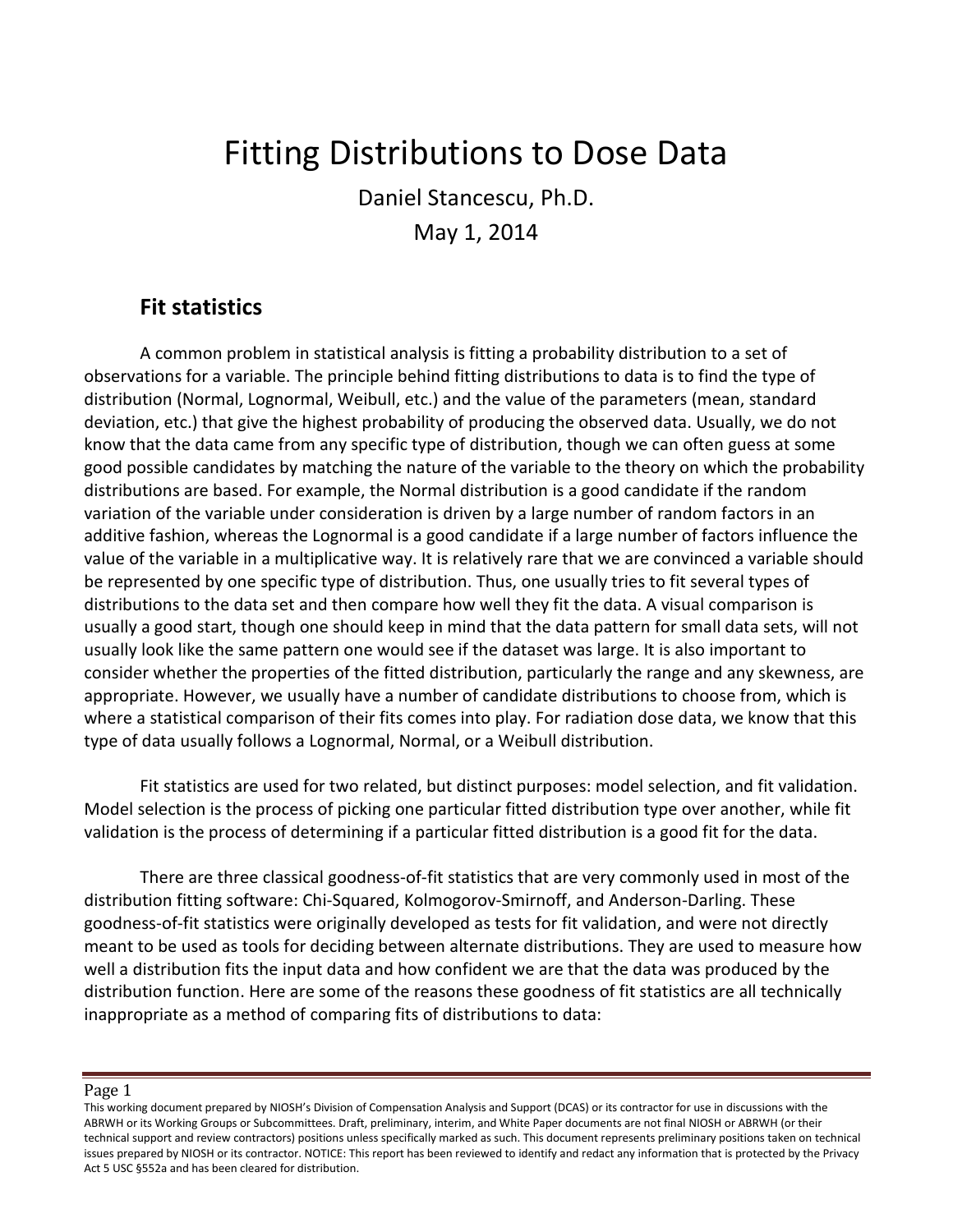- The Chi-Squared statistic depends on specifying the number of histogram classes into which the data will be grouped, and there is no 'golden rule' that gives the correct number to use. It also makes some pretty strong assumptions that only come close to being valid when one has a very large data set.
- The Kolmogorov-Smirnoff and Anderson-Darling statistics were designed to test the goodness of fit of distributions with defined parameter values, not those where the parameters are estimated from the data. Corrections are possible for only a very few types of distributions, so the fitting software usually use a generic correction for the other distribution types which can be very rough.
- None of these goodness-of-fit statistics penalize distributions for the number of parameters they use. Thus, a distribution with three parameters may well fit the data better because it has a lot more flexibility in shape than a two-parameter distribution, but the apparent improvement is spurious, which can lead to the problem of over-fitting.
- None of these goodness-of-fit statistics can correctly handle truncated, censored or binned data.
- The method of fitting, usually the Maximum Likelihood Method, or the Method of Moments is inconsistent with the measurement of degree of fit.
- None of these goodness-of-fit statistics give a proper statistical weighting to the plausibility of each candidate distribution.

In addition to the goodness-of-fit statistics described above, there are some more modern approaches that were specifically developed for model selection. These tests, called 'Information Criteria' are better suited for this task since they take into account, among other things, the number of parameters of the fitted distribution, and so they fit distributions according to the principle of parsimony, which states that the best model is the simplest model that is consistent with all the available data.

There are several 'Information Criteria' tests, the most common used being the Akaike Information Criterion (AIC), and the Bayesian Information Criterion (BIC). The AIC statistic is the least strict in penalizing loss of degree of freedom, while the BIC statistic is somewhat stricter in penalizing loss of degree of freedom by having more parameters.

The Information Criteria have none of the problems described above for the previous goodness-of-fit statistics:

- They are based on calculating the log likelihood of the fitted distribution producing the set of observations. This means that one can use Maximum Likelihood as the fitting method and be consistent with the goodness of fit statistic.
- The Information Criteria penalize distributions with greater number of parameters, and thus help avoid the over-fitting problem.
- Since the basis of these statistics is the log-likelihood, Information Criteria can be used with truncated, censored and binned data.

The AIC and BIC statistics are calculated from the log-likelihood function by the following expressions:

This working document prepared by NIOSH's Division of Compensation Analysis and Support (DCAS) or its contractor for use in discussions with the ABRWH or its Working Groups or Subcommittees. Draft, preliminary, interim, and White Paper documents are not final NIOSH or ABRWH (or their technical support and review contractors) positions unless specifically marked as such. This document represents preliminary positions taken on technical issues prepared by NIOSH or its contractor. NOTICE: This report has been reviewed to identify and redact any information that is protected by the Privacy Act 5 USC §552a and has been cleared for distribution.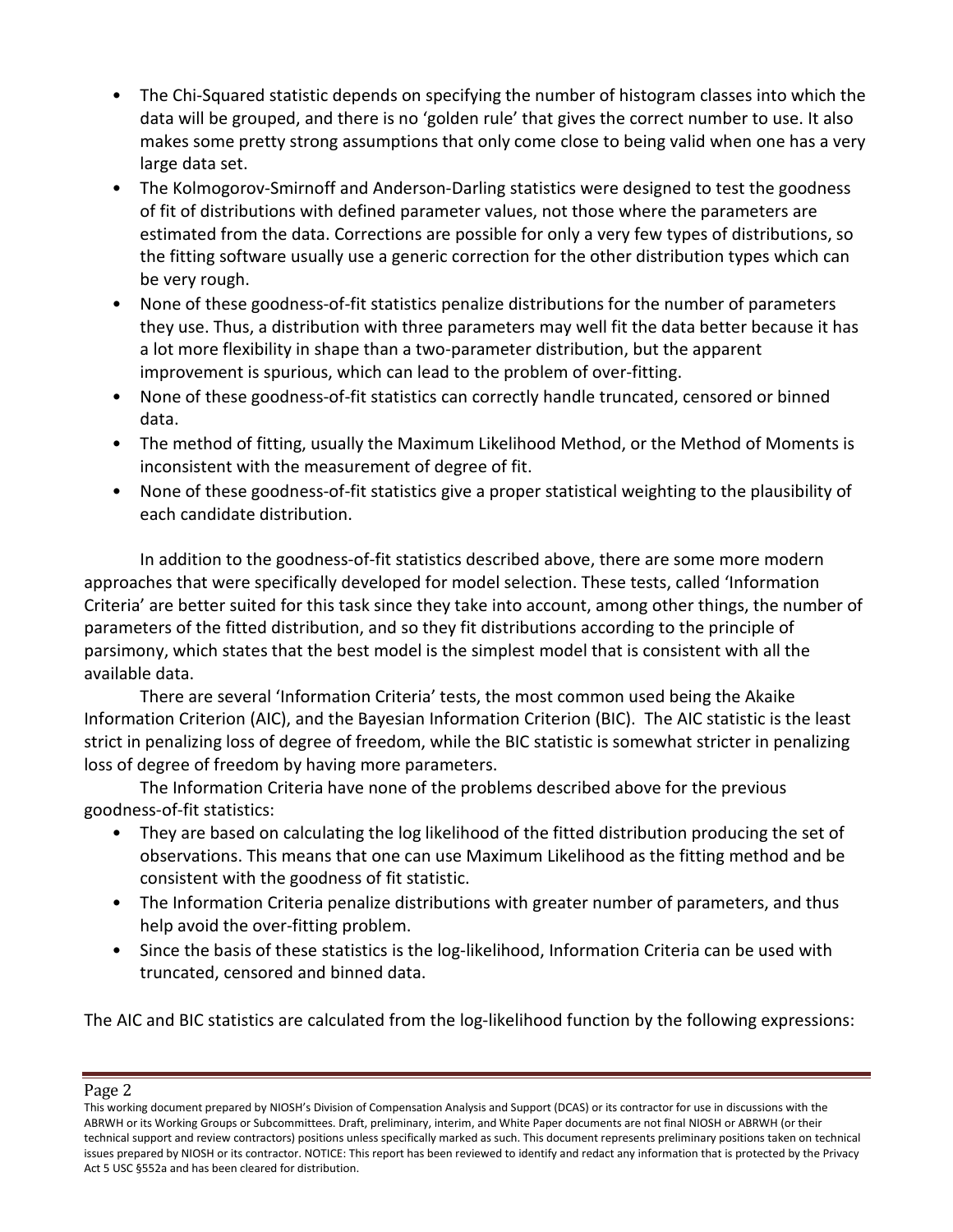$$
AIC = -2\ln(L_{max}) + k(2n/(n-k-1))
$$

$$
BIC = -2\ln(L_{max}) + k\ln(n)
$$

where:

- $n =$  number of data values;
- $k =$  number of parameters to be estimated (e.g. the normal distribution has  $k = 2$ , corresponding to the mean and standard deviation);
- $L_{Max}$  = the maximized value of the log-likelihood function for the estimated distribution (i.e. fit the parameters by the Maximum Likelihood Method, and compute the log of the likelihood).

The AIC and BIC are clearly very similar. Both the AIC and the BIC statistics have two terms in their equations, the first one which measures the deviance of the model fit (or the model lack of fit), while the second term is a penalty term for the additional parameters in the model. Therefore, as the number of parameters  $k$  increases, the lack of fit term decreases while the penalty term increases. Conversely, as the number of parameters  $k$  decreases, the lack of fit term increases while the penalty term decreases. The model with the smallest AIC value is deemed the 'best' model since it minimizes the difference from the given model to the underlying model for the data. It is important to note, however, that the AIC and BIC statistics do not provide a measure of the absolute goodness of a particular fit. That is, the actual values of the AIC and BIC statistics do not have meaning, except in relative terms, when you compare one proposed distribution type to another.

The theoretical underpinnings of both AIC and BIC statistics rely on Bayesian analysis and the two different forms come from different assumptions for the Bayesian 'priors'. The AIC tends to penalize the number of parameters less strongly than the BIC. There is a lot of discussion in the literature about which one is more appropriate, and the jury appears to still be out. Our recommendation was to use the AIC statistic, since is the most common and most well-known of all the Information Criteria statistics.

There are situations when just based on the visual comparison of the raw data and the distributions fitted, it is very hard to say which distribution fits the data better. In Figure 1, the raw data indicates that the underlying CLL dose conversion factor distribution lies between a Lognormal distribution with 2 parameters, and a Weibull distribution with 3 parameters. In this particular case, the AIC value corresponding to fitting the Weibull-3 distribution is -163,749, and the AIC value corresponding to fitting the Lognormal-2 distribution is -163,261. So, the distribution with the lowest AIC value, i.e. the Weibull distribution with 3 parameters is considered the better fit between these two distributions. While the visual comparison in this case might show that either one of these distributions will provide an appropriate fit to the data, the AIC statistic allows us to choose from these two competing distributions, based on clear defined criteria.

This working document prepared by NIOSH's Division of Compensation Analysis and Support (DCAS) or its contractor for use in discussions with the ABRWH or its Working Groups or Subcommittees. Draft, preliminary, interim, and White Paper documents are not final NIOSH or ABRWH (or their technical support and review contractors) positions unless specifically marked as such. This document represents preliminary positions taken on technical issues prepared by NIOSH or its contractor. NOTICE: This report has been reviewed to identify and redact any information that is protected by the Privacy Act 5 USC §552a and has been cleared for distribution.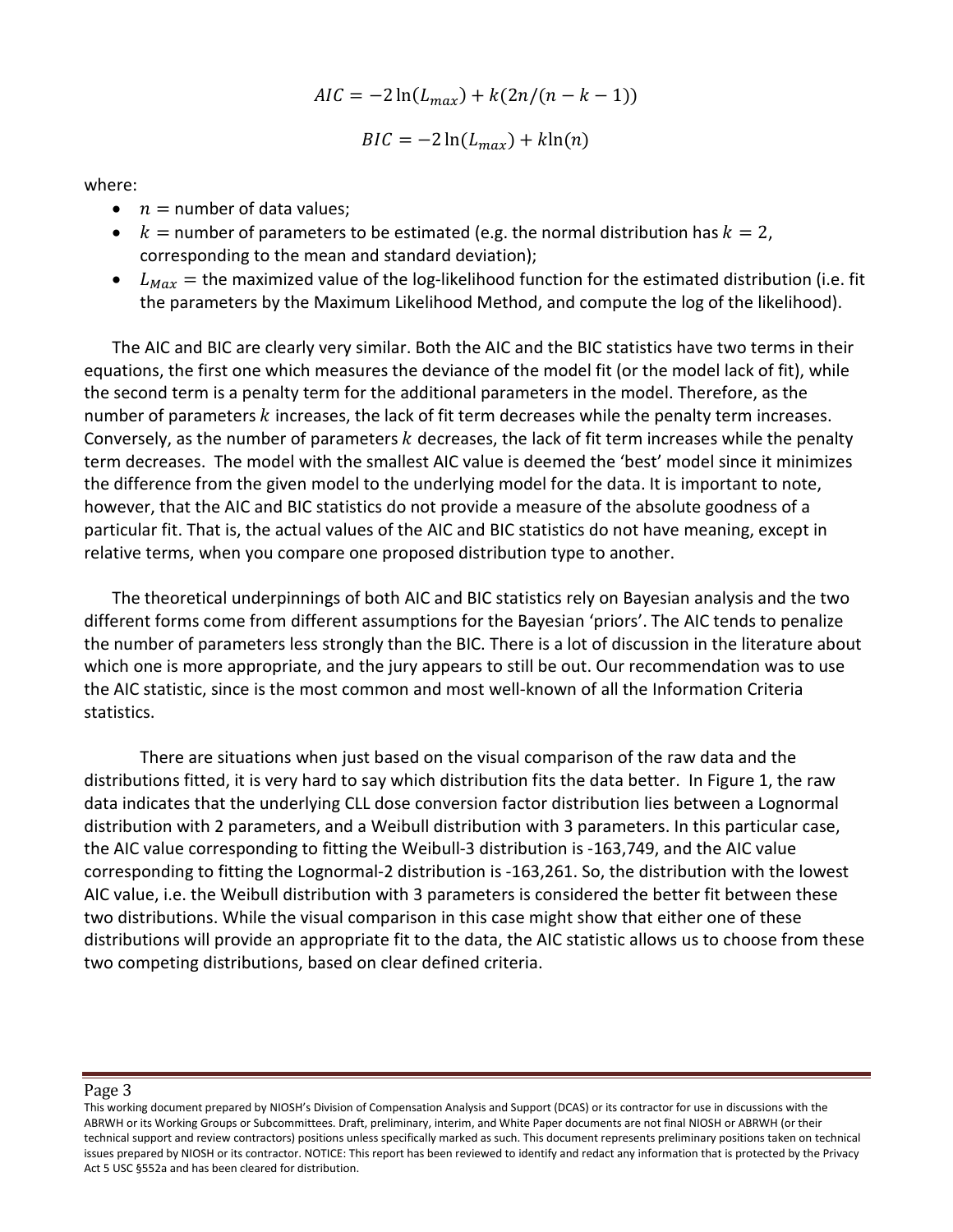

### CLL Dose Conversion Factor - Hp(10), AP, <30 keV

Figure 1: Comparison of two distributions for the CLL Dose Conversion Factor data.

# **Weibull distribution**

The Weibull distribution has either two parameters (shape and scale), or three parameters (shape, scale, and location). The Weibull distribution is very flexible; actually, it consists of a family of distributions that can assume the properties of several distributions. When the shape parameter is 1, the Weibull distribution is identical to the exponential distribution. When the shape parameter is less than 1, the Weibull distribution becomes a steeply declining curve. When the shape parameter is equal to 2, a special form of the Weibull distribution, called the Rayleigh distribution, results. When the shape parameter is set to 3.25, the Weibull distribution approximates the shape of the Normal distribution. Figure 2 shows how the Weibull distribution changes when the shape parameter increases from 1.5 to 5, and the scale is held constant at 1. Figure 3 shows how the Weibull distribution changes when the shape parameter increase from 1 to 4, and the scale is held constant at 2. The Weibull distribution has a range that is bounded at the lower end, which can be in certain situations a great advantage compared to the Normal distribution, and have a density function that gradually approaches to zero at the upper end. While it is obvious that a Weibull distribution can closely approximate the shape of a Normal or a Lognormal distribution, it is also pretty clear that it can also model data that

This working document prepared by NIOSH's Division of Compensation Analysis and Support (DCAS) or its contractor for use in discussions with the ABRWH or its Working Groups or Subcommittees. Draft, preliminary, interim, and White Paper documents are not final NIOSH or ABRWH (or their technical support and review contractors) positions unless specifically marked as such. This document represents preliminary positions taken on technical issues prepared by NIOSH or its contractor. NOTICE: This report has been reviewed to identify and redact any information that is protected by the Privacy Act 5 USC §552a and has been cleared for distribution.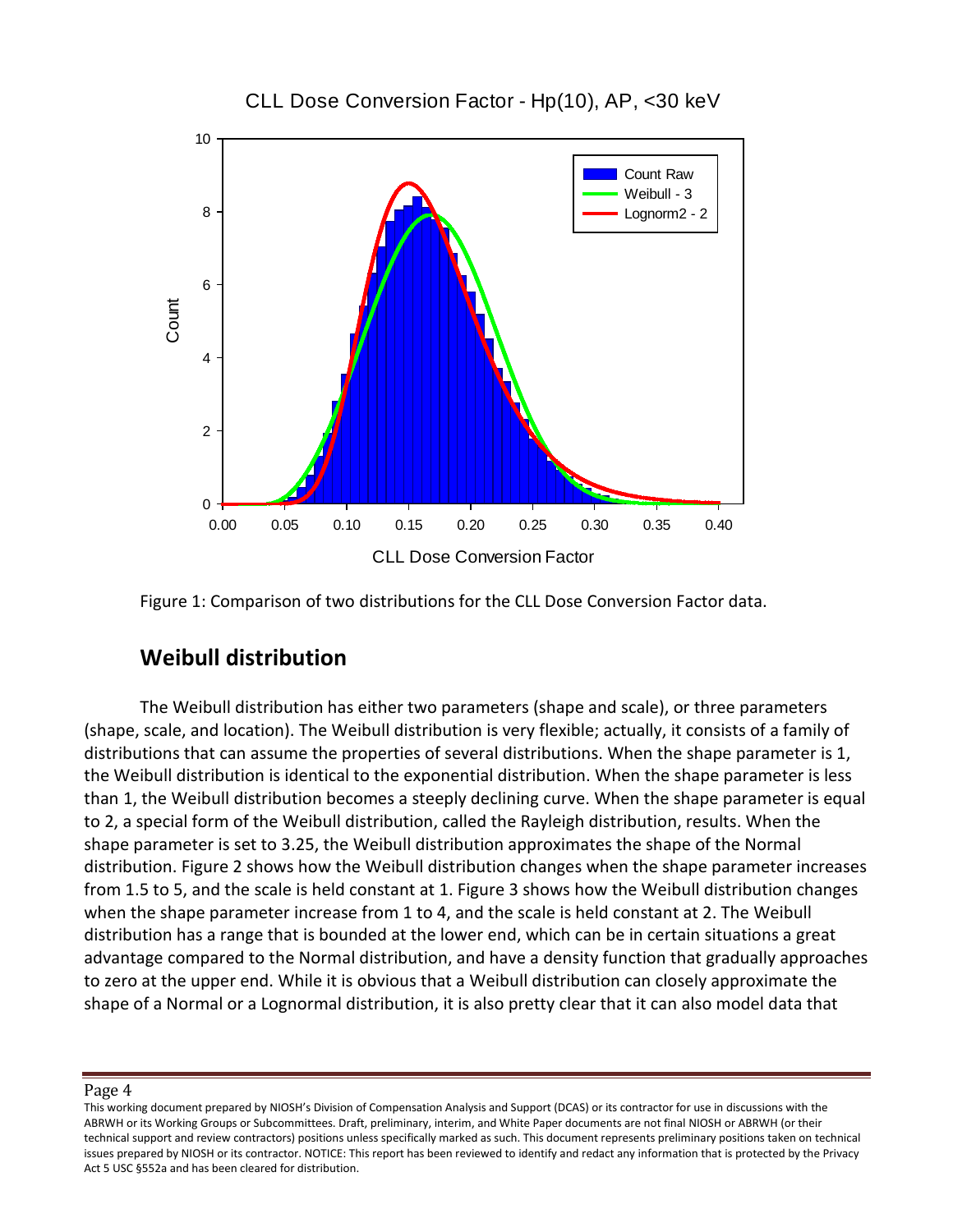might not be coming from either one of these distributions, but it's something that it's close to both the Normal and Lognormal distributions.



Figure 2: Weibull distributions for different shape parameters, and a fixed scale parameter.

This working document prepared by NIOSH's Division of Compensation Analysis and Support (DCAS) or its contractor for use in discussions with the ABRWH or its Working Groups or Subcommittees. Draft, preliminary, interim, and White Paper documents are not final NIOSH or ABRWH (or their technical support and review contractors) positions unless specifically marked as such. This document represents preliminary positions taken on technical issues prepared by NIOSH or its contractor. NOTICE: This report has been reviewed to identify and redact any information that is protected by the Privacy Act 5 USC §552a and has been cleared for distribution.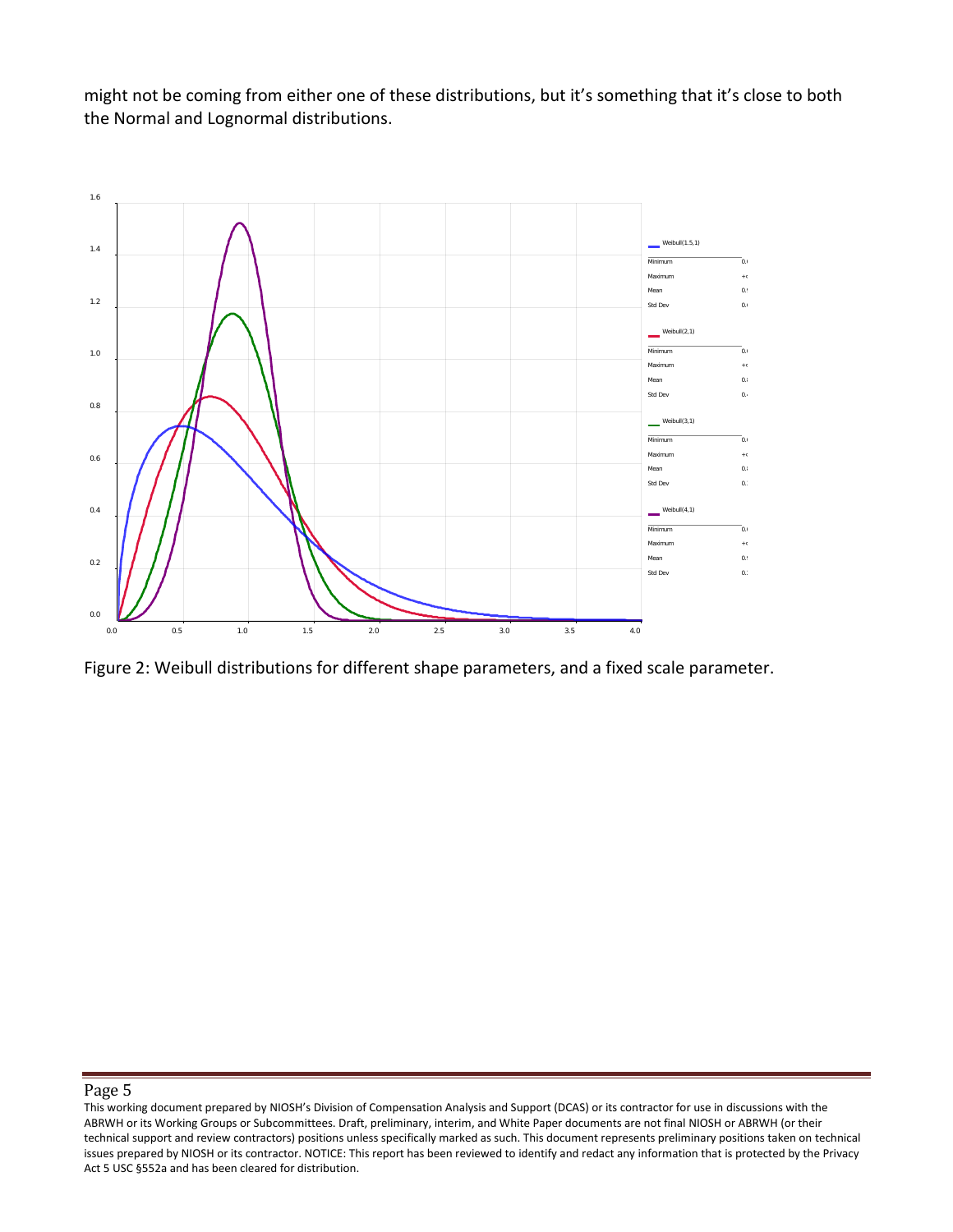

Figure 3: Weibull distributions for different scale parameters, and a fixed shape parameter.

The Weibull distribution was recently added as one of the input distribution for entering the radiation doses in the IREP v5.7 version. While the Weibull distribution was used for a long time to model radiation doses (Darby 1982, Ogundare 2003, Datta 2007), it was the introduction of the CLL cancer risk model in the IREP v.5.7 version that contributed to the addition of the Weibull distribution as one of input distributions for entering the radiation doses in IREP. The reason for this is that some of the distributions for the number of lymphocytes and B-lymphocytes for several organs were modeled using Weibull distributions (Apostoaei 2012), and as a result of using the probabilistic model developed for the CLL cancer risk model, some of the dose distributions that were obtained from this probabilistic model were better fitted by a Weibull distribution, rather than the distributions available in IREP in the previous version.

Figure 4 shows that a three-parameter Weibull distribution has the lowest AIC and is selected as the best fit to the CLL dose distribution. The dose to the CLL precursors is entered into IREP as a three-parameter Weibull with its associated shape, scale, and shift parameters.

This working document prepared by NIOSH's Division of Compensation Analysis and Support (DCAS) or its contractor for use in discussions with the ABRWH or its Working Groups or Subcommittees. Draft, preliminary, interim, and White Paper documents are not final NIOSH or ABRWH (or their technical support and review contractors) positions unless specifically marked as such. This document represents preliminary positions taken on technical issues prepared by NIOSH or its contractor. NOTICE: This report has been reviewed to identify and redact any information that is protected by the Privacy Act 5 USC §552a and has been cleared for distribution.